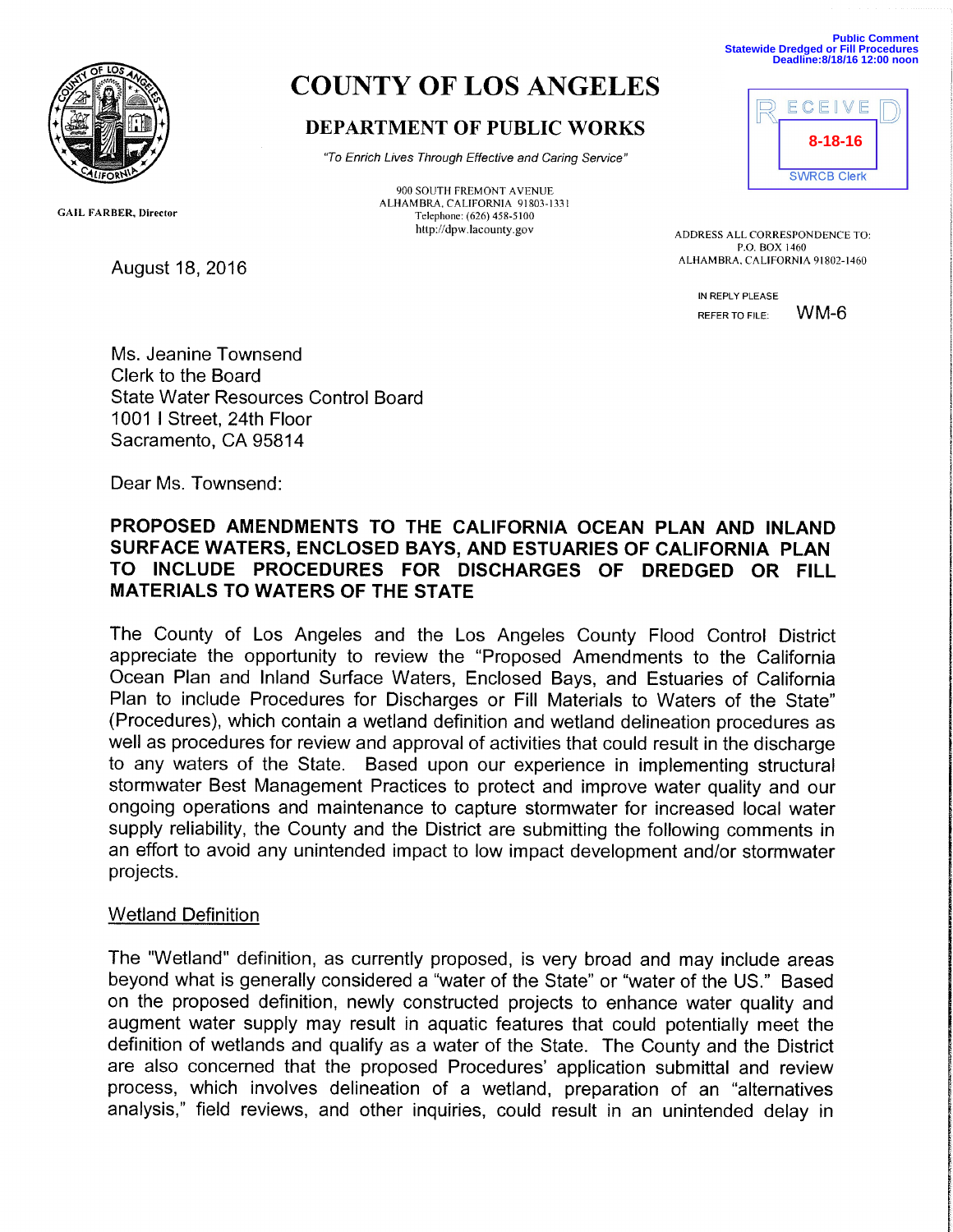Ms. Jeanine Townsend August 18, 2016 Page 2

schedules for these projects. These processes also take resources and funding away from implementing additional water quality and water supply projects that could have greater environmental benefits.

For example, roadside ditches, green street projects, daylighting stormwater drainage, and the operation and maintenance of water supply and flood control facilities, such as groundwater recharge facilities, flood protection, and water supply retention/detention basins and reservoirs, and debris entrapment facilities that enable stormwater capture, prevent flooding, and lessen demand for imported water, should be excluded from the definition of a "wetland."

In addition, the procedures currently exclude constructed treatment wetlands from the application procedures. This exclusion applies only to those constructed treatment wetlands that are located in an area that did not historically support wetlands or aquatic resources. Future stormwater treatment/capture projects may include constructed treatment wetlands along or over areas that historically supported wetlands or aquatic resources. In order to incentivize the creation of these wetlands, the exclusion should apply to all constructed treatment wetlands without exception.

### Additional Exemptions from Alternatives Analysis

The procedures exempt projects from an Alternatives Analysis if it would be conducted in accordance with a watershed plan that has been approved by a permitting authority and analyzed in an environmental document that includes a sufficient alternatives analysis, monitoring provisions, and guidance on compensatory mitigation opportunities. We recommend clarification of the types of existing watershed plans that would receive this exemption and would specifically request that the Enhanced Watershed Management Program plans and Watershed Management Program plans prepared under the Los Angeles County 2012 MS4 Permit receive this exemption.

### Compensatory Mitigation

The County and the District recommend that during routine and emergency situations, no additional compensatory mitigation or monetary compensation be required for any unavoidable impacts as part of maintenance and operations of stormwater and/or flood control facilities (i.e., flood channels, retention/detention basins, reservoirs, debris basins). In most situations, routine repair, operation, and maintenance activities have little or no net environmental impact and compensatory mitigation can impact local